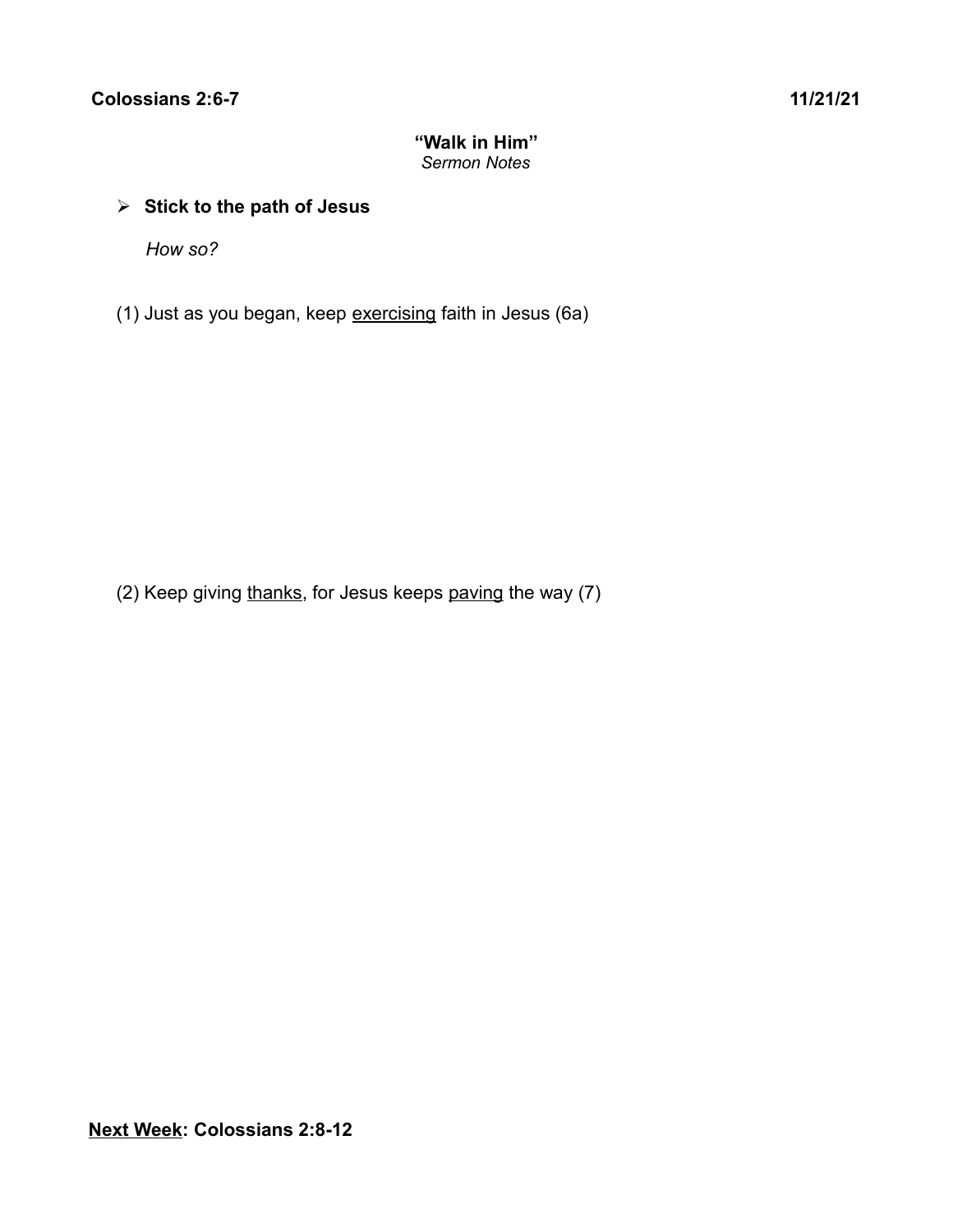# **Community Group Study Questions**

For the Week of Nov. 21<sup>st</sup> - 27<sup>th</sup>

#### **Introduction: For reflection**

*Col 2:7 says "just as you were taught". How were you first taught about Christ? Who taught you? How long have you been walking with him? Share your answers with others.*

### **Context**

*Since Paul starts with "Therefore", what did Paul previously write that now serves as the basis for his imperative in 2:6?*

*In 2:6-7, what can we learn about Paul and Timothy as persons? What can we learn about the saints and faithful brothers in Christ at Colossae (e.g. Who taught them? What were they taught?)?*

# **Observation**

*Paul says, "as you received...so walk in him". How they received Christ mattered for how they should have continued walking. From the letter itself, describe how they received Christ.*

*What ideas are repeated in 2:6-7 from earlier in the letter (hint: See especially 1:10-12)?*

*What do we learn about God? (hint: In 2:7 the first three verbal ideas are each passive, meaning they were things happening to the believers in Colossae.)*

*Make note of all the uses of "in him" or other references to Jesus in 2:6-15 (or even 2:6-4:6! Or even the whole letter!!).*

*Summarize Paul's main point in a single sentence of your own.*

#### **Meaning**

*How does "walk in him" serve as a thematic statement for the rest of the letter?*

*What does it mean that Jesus is the Christ (or Messiah)? That Jesus is the Lord? What other assertions in Colossians support this confession? Why does this two-fold confession matter, especially in this section of the letter (chapter 2:4-10, 15)?*

*Elsewhere, Paul uses similar words as in 2:7 to describe God's work for his people. See 1 Corinthians 3:10-15 and Ephesians 2:19-21. Consider also Psalm 92:12-14; 52:8; 1:3 in the OT. What metaphors do these texts provide for a biblical theology of the temple of God and what Jesus is doing?*

# **Application**

*If you have received Jesus as Christ and Lord, what things have you learned of or been reminded about in this study, with regard to God's work in your life?*

*Paul exhorts us to "continue to walk in him." Consider what Paul addresses in Col 2:8-4:2.... (1) being captive to Christ, not worldly philosophy (2:8-15); (2) living free in Christ (2:16-23); (3) seeking heavenly/eternal matters (3:1-4); (4) putting off (3:5-11) and putting on (3:12-17); (5) households in the Lord (3:18-4:1); (6) praying, caring, sharing (4:2-5). Pick one of these*